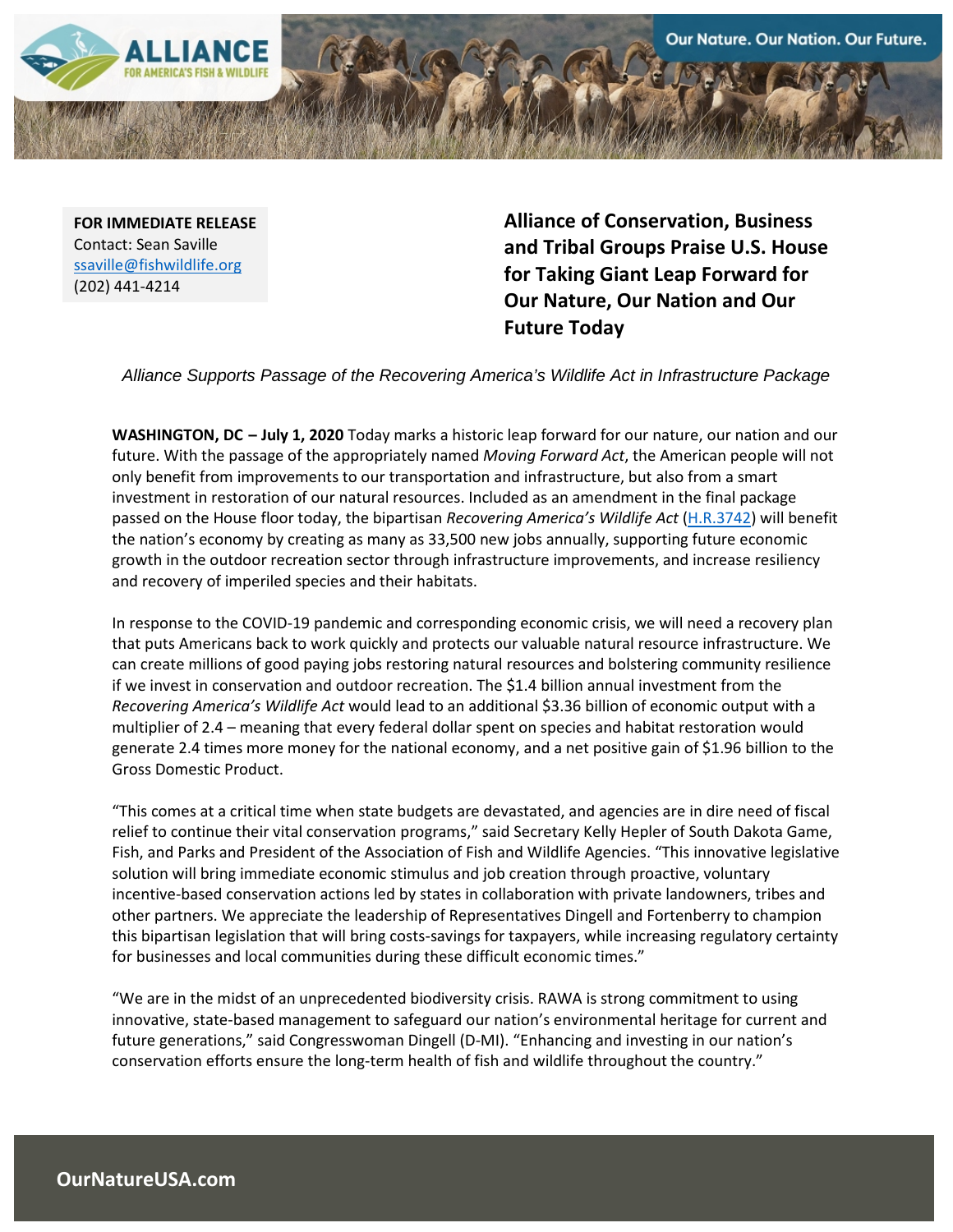"The *Recovering America's Wildlife Act* is the single most exciting public policy development in the conservation space in decades, said Congressman Jeff Fortenberry (R-NE)*. "*Thank you to my colleagues Debbie Dingell and Jamie Raskin for joining me in this historic and important effort to protect ecosystems, enhance community, and support recreation. It's a winner!"

"America's wildlife is in crisis — with more than one-third of all fish, wildlife, and plant species at heightened risk of extinction in the decades ahead –and in desperate need of on-the-ground restoration efforts," said Collin O'Mara, President and CEO of the National Wildlife Federation. "Thankfully, the House of Representatives is showing the country how strategic investments in natural infrastructure can recover wildlife, boost community resilience, and put Americans back to work. The National Wildlife Federation is grateful to Reps. Dingell and Fortenberry for their tireless leadership and successful efforts to include the Recovering America's Wildlife Act in the natural infrastructure section of the Moving Forward Act."

"There is a vital need to ensure the future of healthy populations of fish, wildlife, and their habitats. We are grateful for the bipartisan leadership of Congressional Sportsmen's Caucus (CSC) Vice-Chair Debbie Dingell and CSC Member Jeff Fortenberry for swiftly advancing the monumental Recovering America's Wildlife Act, that will benefit species in greatest need of conservation efforts," said Jeff Crane, President of the Congressional Sportsmen's Foundation.

This common-sense, fiscally responsible solution has brought 182 bipartisan members of the House of Representatives together as cosponsors and received strong bipartisan support when it was reported out of the House Committee on Natural Resources last December and now passed on the House floor. It will put Americans back to work immediately in non-exportable jobs that will fuel our nation's \$778 billion outdoor economy (according to the Bureau of Economic Analysis) by restoring habitats and species and rebuilding both natural and recreational infrastructure in urban and rural communities alike. Members of the coalition that have advocated for the *Recovering America's Wildlife Act* represent more than a trillion dollars of economic impact, and tens of millions of consumers across the country -- all who rely on healthy fish and wildlife populations to thrive.

By directing funds to State Wildlife Action Plans through the *Recovering America's Wildlife Act*, America will be fueling shovel ready projects that immediately create jobs in a sector with one of the highest returns on investment and support continued world class outdoor recreation opportunities. Now more than ever as people turn to nature for responsible socially distanced outdoor recreation, we need to make investments in our natural resources so we may continue to appreciate these places of solace and importance to our society.

Thank you to all the Members of the House of Representatives that have worked to build on the incredible legacy our country has of uniting during difficult times of economic uncertainty. We look forward to advancing the *Recovering America's Wildlife Act* in the Senate with the same bipartisan spirit and optimism that comes from the unprecedented partnership that is working together to realize this much needed solution.